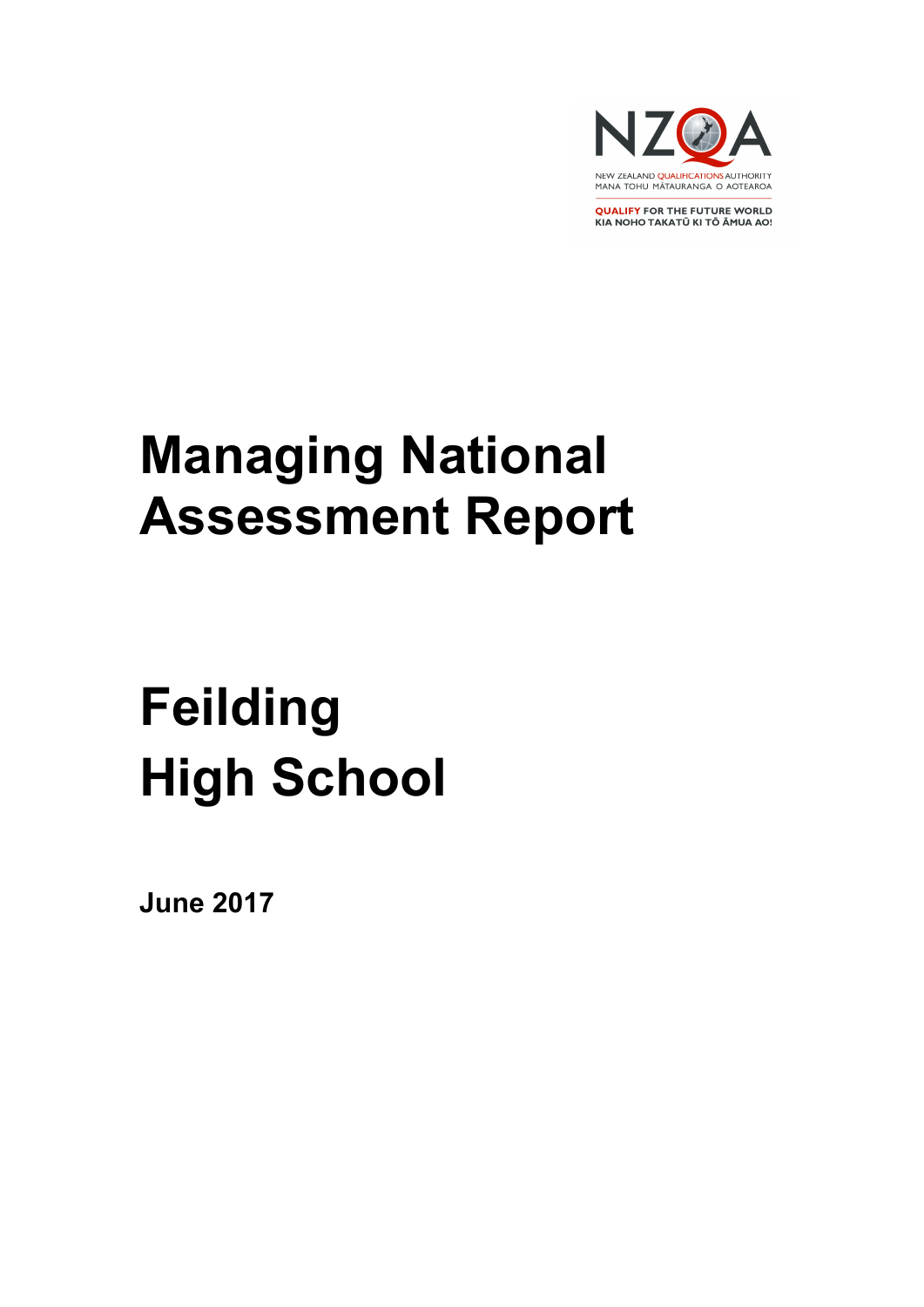# What this report is about

This report summarises NZQA's review of how effectively Feilding High School:

- has addressed issues identified through NZQA's Managing National Assessment review and through the school's own internal review
- manages assessment practice for national qualifications
- manages internal and external moderation
- makes use of and manages assessment-related data
- maintains the currency of assessment policy and procedures, and communicates them to staff, students and families.

The summary section evaluates the school's overall effectiveness and provides a broad overview of the review's key findings for all readers. The remaining sections provide detail of these findings for school managers.

# Why we review how schools are managing national assessment

The purpose of a Managing National Assessment review is:

- to confirm that schools are meeting the requirements of the Consent to Assess Against Standards on the Directory of Assessment Standards Rules 2011 (CAAS) and its Guidelines (CAAS Guidelines) in order to maintain their consent to assess, in combination with the most recent Education Review Office report and;
- to help schools achieve valid, fair, accurate and consistent internal assessment according to the requirements of the Assessment (including Examination) Rules for Schools with Consent to Assess 2017 (Assessment Rules).

# What are possible outcomes

Outcomes may include NZQA:

- requiring action from the school where an issue is identified that significantly impacts on the school meeting the requirements of their Consent to Assess
- agreeing action with the school where an issue has been identified that could become significant if not addressed
- making suggestions for the school to consider to enhance good assessment practice.

# What this review includes

The review has three components:

- The annual external moderation of the school's internal assessment.
- A check on specific aspects of assessment systems on an annual basis.
- A check on the school's assessment systems at least once every four years.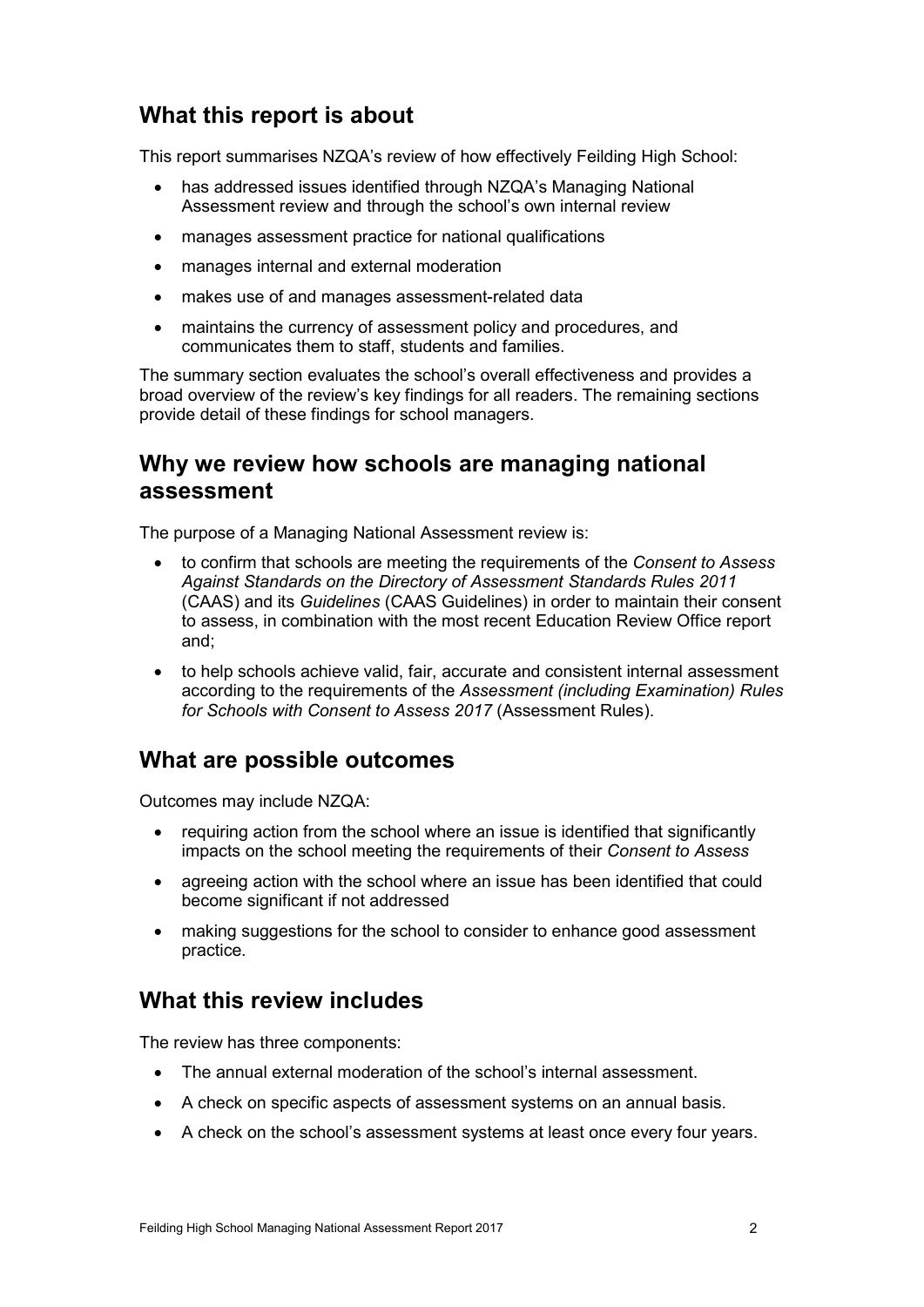# How we conducted this review

The review includes examination of documentation from a range of sources and interviewing key stakeholders.

Prior to the visit the school provided the following documents:

- information on their actions and self-review since the last Managing National Assessment report
- National Qualifications Framework Handbook for Students and their Parents/Caregivers, Feilding High School, 2017
- Year 11, Year 12, Year 13 Course Information, Year 12 and 13 Semester Course Information, 2017
- National Qualifications Framework Staff Procedures Handbook Feilding High School, 2017
- a sample of course outlines for Years 11, 12 and 13.

The School Relationship Manager met with the Assistant Principal – Assessment and Reporting Manager, Principal's Nominee, three students and Heads of Faculty/ Department/ Teacher-in-Charge for Chemistry, Mathematics, Media Studies, Performance Technology, Physical Education and Health, and Social Science.

There was a report-back session with the Principal, Deputy Principal, Assistant Principal – Assessment and Reporting Manager, and Principal's Nominee at the end of the review visit to highlight good practice and areas for improvement, with suggested strategies, next steps and to agree on any action required.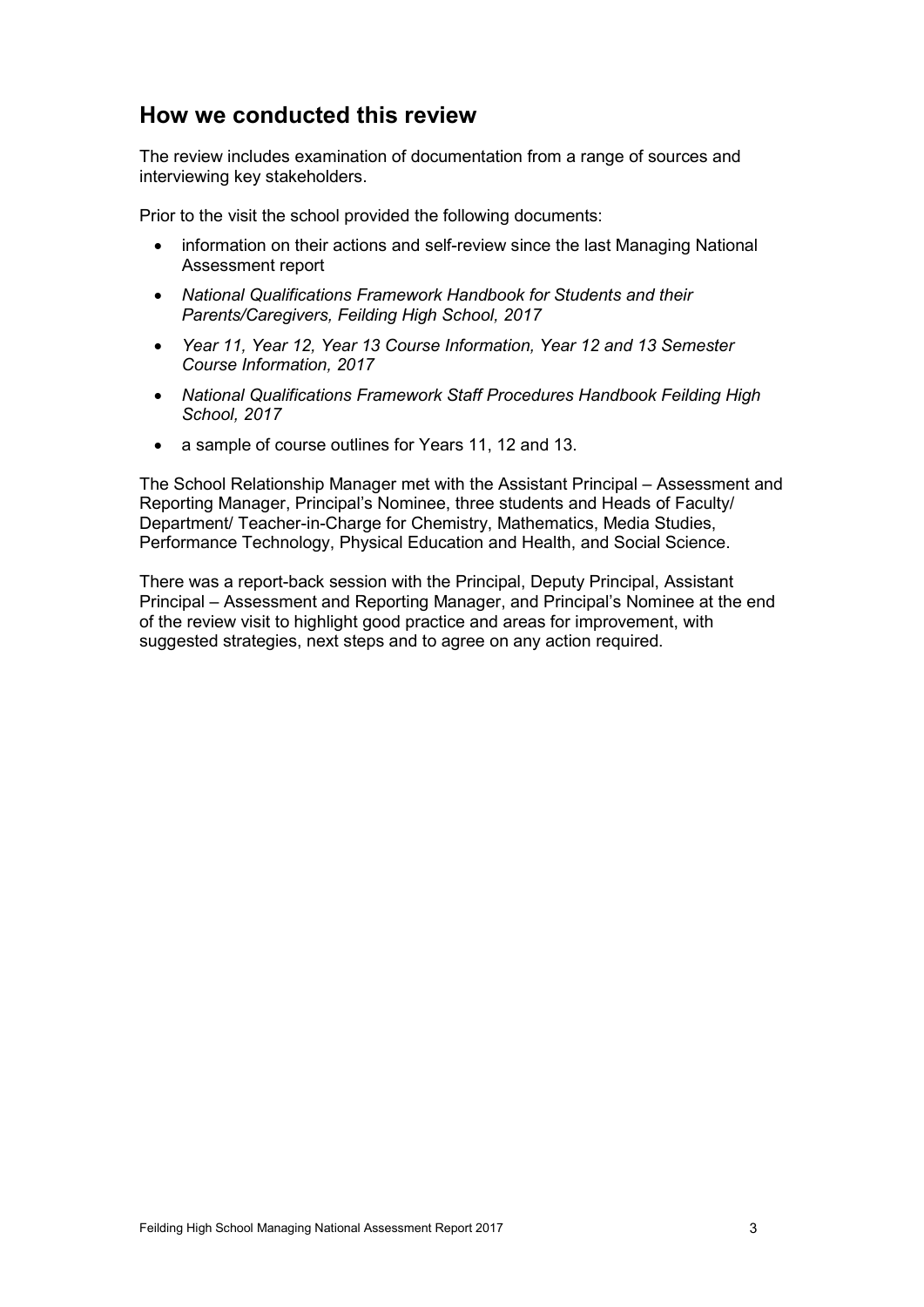# SUMMARY

# Fielding High School College

# 27 June 2017

## Consent to assess confirmed

This review found that the school is meeting the requirements of the Consent to Assess Against Standards on the Directory of Assessment Standards Rules 2011. No significant issues with the school's management of national assessment were found. The school's own review mechanisms allow them to identify and respond to issues. Therefore, it is anticipated that the next Managing National Assessment review will be conducted within four years.

## What the school is doing well

Feilding High School has an effective culture of self-review. There is shared understanding and responsibility for assessment practice. This robust approach ensures the credibility of assessment and utilises the flexibility of the NCEA assessment model to meet student needs.

The school has developed flexible assessment programmes that maximise opportunities for success and meet the needs of their students. Teachers described a range of approaches used to individualise and gather evidence of students' achievement for assessment. To allow students to present their best evidence, where applicable students are assessed when ready. The review indicated that assessment practices of teachers interviewed are robust and consistent.

Internal moderation practices ensure that results are credible before they are reported. Responses to external moderation outcomes are documented and action plans developed when issues are identified, with their completion monitored by senior management.

Self-review is informed by data analysis and interpretation. Teachers annually reflect on course design, to meet the needs of a diverse range of students. Student entries and the reporting of results are complete and accurate. Student progress is monitored and tracked effectively to identify students at risk of not achieving a qualification, and to ensure students are achieving and meeting personal assessment goals. Literacy and numeracy are actively targeted to ensure qualifications can be attained.

Effective communication has allowed teachers to take ownership of assessment processes and practices in the school. Discussion on assessment matters facilitates the self-review, resolution of issues and implementation of changes to improve assessment practices, and school-wide understanding and consistency of practice. Digital platforms are regularly used to make information current and accessible.

## Areas for improvement

The monitoring of the internal moderation processes could be further strengthened by documenting the reconciliation of internal moderation with actual practice, to assure senior management that all results reported to NZQA are quality assured.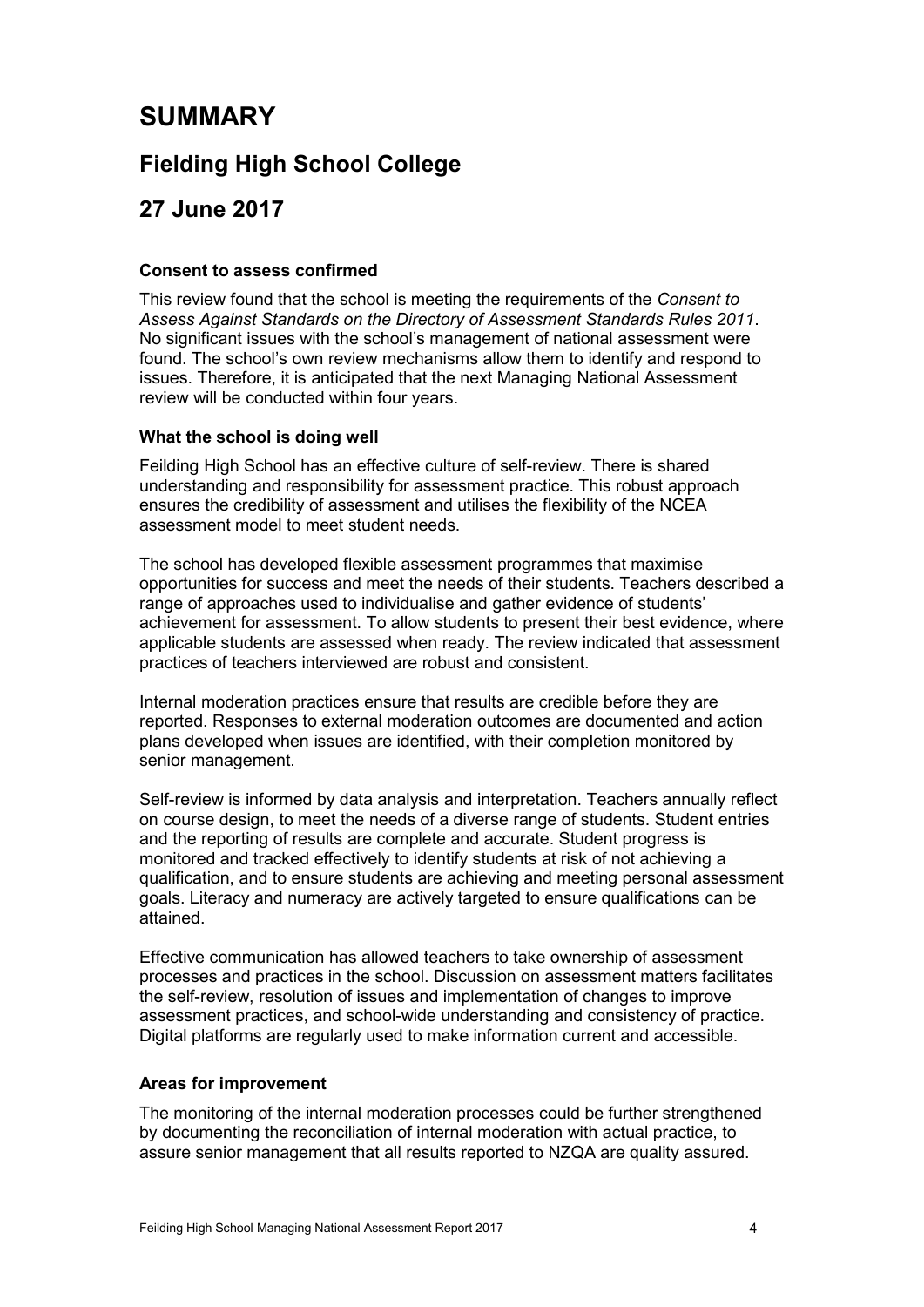## Agreed action

The school agreed that the following actions will improve the quality of their assessment systems. These are to:

- reconcile internal moderation documentation with actual practice
- provide consistent information in course outlines by ensuring teachers follow the guidelines in the staff handbook.

Kay Wilson Manager School Quality Assurance and Liaison

11 August 2017

## NZQA

0800 697 296

www.nzqa.govt.nz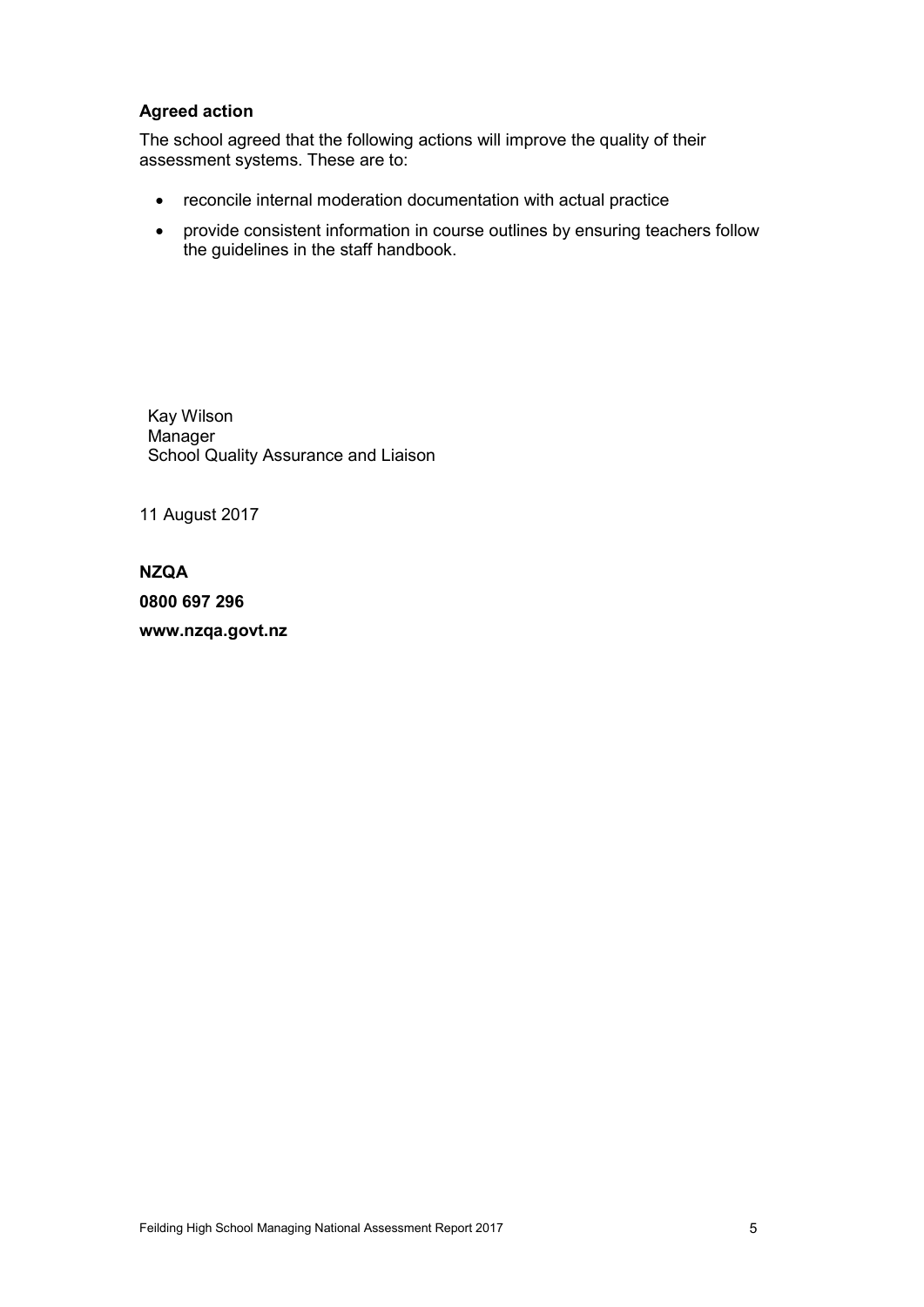# FINDINGS OF THIS REVIEW

# How effectively has the school responded to external and internal review?

## External review

Evidence found that external review actions have been appropriately and effectively addressed. (CAAS Guidelines 2.6iv, 3v)

## No Action Items from 27 March 2013 Managing National Assessment Report

Response to external moderation outcomes The school has a high external moderation agreement rate. Responses to external moderation are documented for all faculties on a common template. Where issues are identified, teachers reflect on the moderator's feedback, and an action plan is devised in consultation with the Manager of Assessment and Reporting. The completion of the agreed action is actively monitored and signed off by the Manager.

The Manager sets high expectations for all faculties to respond to issues identified by moderators and to ensure all requested material is submitted. This thorough process has facilitated the provision of appropriate support to improve practice including the provision of professional development. Heads of Faculty are required to modify assessment materials as required by the moderator. Teachers are encouraged to appeal if this avenue is considered appropriate. Senior management are kept apprised of external moderation outcomes during the faculty review.

#### Internal review

Evidence found that the school is effectively using its self-review and evaluation processes to identify areas for on-going improvement in assessment practice and procedures, which are then actioned. (CAAS Guidelines 3iv)

Embedded in the school's philosophy of continuous improvement is the development of enhanced and effective assessment practice to enable students to demonstrate their academic potential. The school has an effective culture of internal self-review to ensure credible assessment practices and fully utilise the flexibility of the NCEA assessment model to meet the changing needs, abilities and expectations of students. Robust quality assurance has strengthened the effectiveness of schoolwide assessment practice in response to identified issues, and is valued for its professional learning and improvement in capacity.

As a consequence of the self-review processes, a number of learning and assessment strategies have been introduced to improve current practice and enhance positive achievement outcomes for students. The school has established credit limits for courses and plans to continue this focus on the quality of achievement rather than the quantity of credits students can gain, thereby potentially managing student and teacher workloads.

The school is actively investigating the nature and structure of curriculum delivery to reflect on how the diverse needs of its students can best be met, including opportunities offered by changes to curriculum subjects, the number and range of options offered, semester and vocational courses, and timetable restructuring.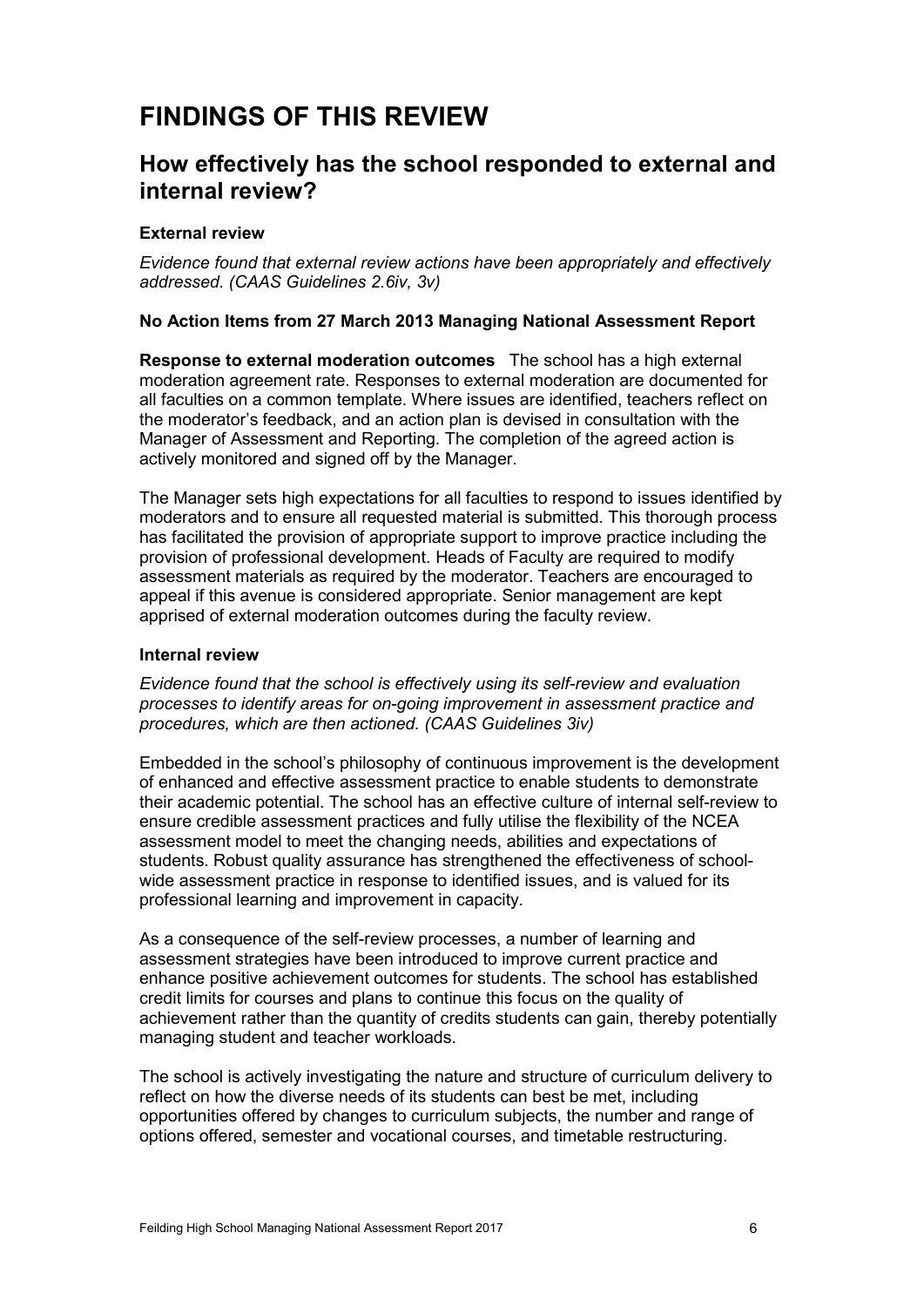A model of support to optimise student achievement is evident across all levels of the school. Comprehensive evidence based tracking is used to monitor student achievement progress and implement effective interventions. Academic coaching and mentoring is provided by Group and ACT teachers. Student voice is used to inform course design, allowing teachers to develop programmes that motivate students. School-wide strategies for literacy and numeracy are developed, trialled and shared across the staff. There are also examples of this support beyond the classroom. The tuakana – teina relationship is developed with senior Outdoor Education students mentoring younger peers, and university students mentoring Māori students in the fields of science. Expertise from outside the school is sought to support initiatives, as appropriate, such as in boys' achievement.

School assessment practices are increasingly moving into the digital space, to support and enhance student learning, independence and engagement. There is increased use of digital tools for learning across the school, and for gathering evidence for assessment, to reflect the range of student strengths. Teachers are encouraged to undertake digital assessment, including online marking and digital submission of student work for external moderation, and involvement in digital trial examinations. Digitising documentation has improved accessibility for all stakeholders and enables material to be current. These developments further enhance consistent assessment practice school-wide.

The Assistant Principal, with responsibility for assessment, and the Principal's Nominee collaboratively and effectively lead assessment practice and support student success at Feilding High School. This collaborative leadership allows thorough knowledge of school practice, the capacity to respond effectively to resolving issues, and ensures quality practice is embedded and sustained. Collectively these two staff foster discussion on NCEA issues and lead a robust assessment review process. Fairness to all students, transparency of assessment practice, and student and staff assistance are promoted.

These initiatives indicate that the school has the capacity to respond effectively to reviewing, improving and embedding effective NCEA practices to address student well-being and ensure student achievement. Robust discussion on best assessment practice, strong leadership and close monitoring of individual student progress fosters school-wide ownership and consistency of effective NCEA assessment practice, and pro-actively contributes to meeting student needs.

#### No action required

No issues with the school's response to NZQA external reviews or its self-review of assessment systems and practice were identified during this review.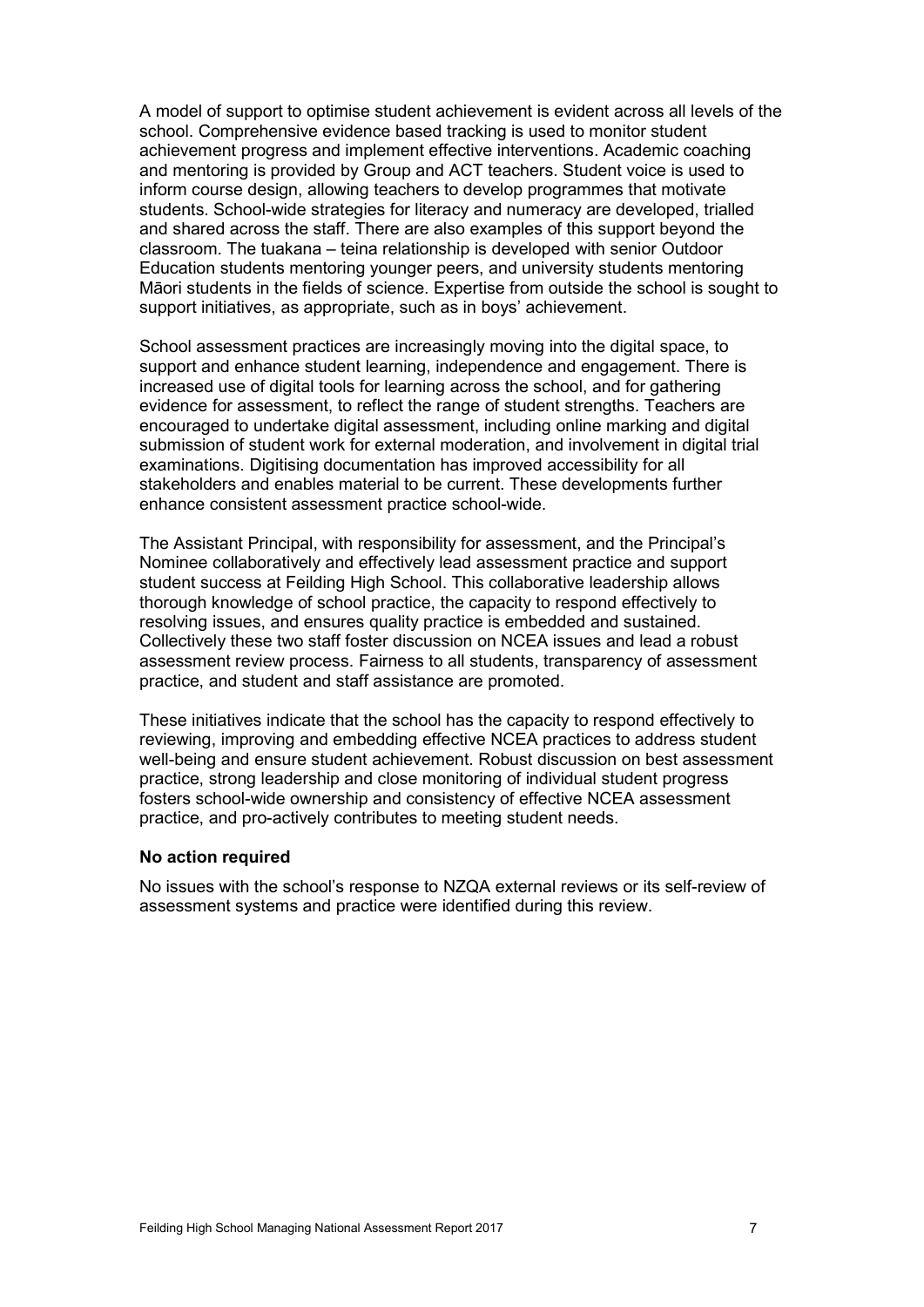# How effectively does the school's assessment practice meet the needs of its students?

Evidence found that assessment practice is meeting student needs. (CAAS Guidelines 2.5v-vii, 2.6 I & ii and Assessment (including Examination) Rules for Schools with Consent to Assess 2017 5.5)

## Feilding High School has effective processes and procedures for meeting the needs of their students by:

- providing differentiated assessment programmes within courses and across classes
- scaffolding and contextualising learning and assessment tasks and using milestones checks and templates, to make tasks more manageable and better engage student interest
- identifying and supporting students at risk of not achieving or meeting the literacy or numeracy requirements of NCEA and University Entrance by providing targeted support, including offering additional assessment opportunities
- offering extension opportunities for Year 10 students through NCEA assessments, and supporting New Zealand Scholarship candidates, as appropriate
- supporting teachers to collect a range of evidence of achievement, particularly through the use of digital technology and naturally occurring evidence
- where appropriate, assessing students when they are ready
- extending assessment opportunities for students by engaging with external providers
- collecting school-based data to support applications for students identified as needing special assessment conditions, and providing appropriate support
- providing support through subject tutorials and an after-school homework club.

#### Feilding High School has effective processes and procedures for:

- using a range of strategies to ensure that student work is authentic
- ensuring credible assessment through consistent school-wide assessment practice on late and missed work, extensions, resubmissions, and further assessment opportunities
- managing student appeals of assessment decisions and breaches of assessment rules
- reporting Not Achieved for proven breaches of authenticity and where students have had an adequate assessment opportunity but have not submitted work
- assuring valid, verifiable and standard-specific evidence for derived and emergency grades
- efficiently managing NZQA external examinations
- meeting the requirements of the Privacy Act 1993.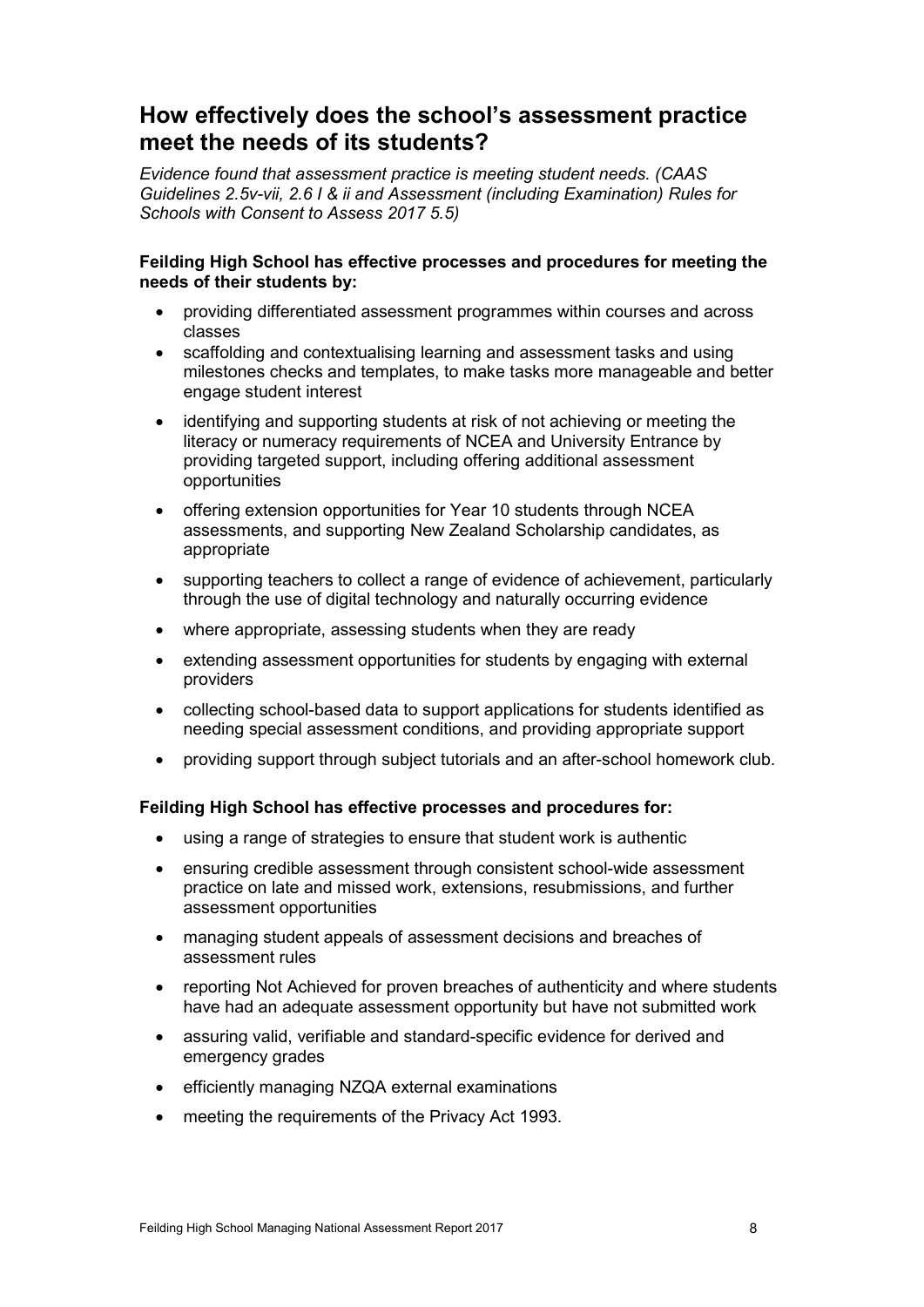Using digital tools to gather evidence for assessment opportunities Teachers are increasingly collecting a range of evidence of achievement through the use of digital tools. Using digital tools supports students to present their best evidence, including the opportunity to provide on-going feedback and feedforward information. Robust discussion on digital assessment has resulted in the school entering for digital trial examinations at Level 1 in a number of subjects. The school's approach illustrates its effectiveness to respond to changes in student learning needs and review practices accordingly, to enhance opportunities for success.

#### No action required

No issues with the school's management of assessment for national qualifications were identified during this review.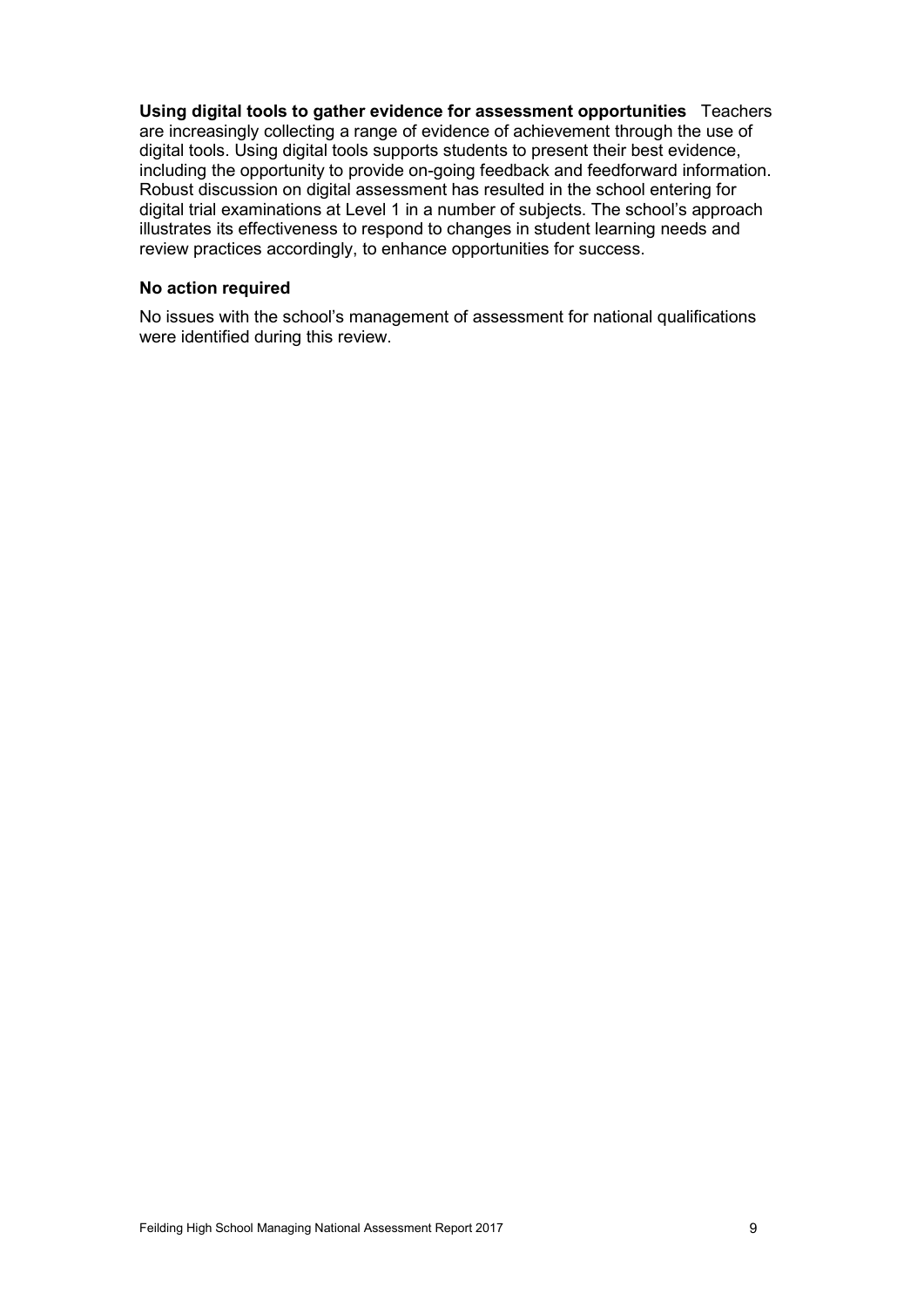# How effectively does the school's internal and external moderation assure assessment quality?

Evidence found that internal and external moderation are ensuring assessment quality. (CAAS Guidelines 2.6iii & vi, and Assessment (including Examination) Rules for Schools with Consent to Assess 2017 6.4b)

## Feilding High School has effective processes and procedures for managing internal moderation by:

- ensuring assessment activities are appropriate for the standard by having modified or new assessments critiqued by another teacher prior to use
- using subject specialists, within and outside the school, to verify the grades awarded on a purposefully selected sample of student work
- requiring Heads of Faculty to ensure internal moderation is completed and documented for all standards assessed in their faculty prior to reporting results to NZQA
- thoroughly reviewing departmental moderation processes during the faculty review cycle
- keeping benchmark exemplars and verification notes to inform future assessment decisions.

## Feilding High School has effective processes and procedures for managing external moderation by:

- annually checking that assessment materials and student work are stored and readily available if selected for external moderation
- valuing external moderation feedback for the clarification of grade boundaries, assistance with understanding of the standard and to confirm the robustness of the school's internal moderation
- discussing external moderation feedback with teachers, documenting actions and monitoring this is completed
- actively encouraging future digital submission of student work.

Documenting the audit of internal moderation processes While the school has robust internal moderation processes, adding a final step of documenting the outcomes of the annual audit of internal moderation practices will provide senior management with full confidence that all reported results are quality assured. Currently, Heads of Faculty reconcile internal moderation cover sheets with student work for a random sample of standards for each department within their faculty. Faculty leaders are able to target areas of concern, thereby ensuring school-wide consistent practice. Each faculty's NCEA internal moderation assessment procedures are also reviewed on a five-year learning area review cycle.

Random selection requirements meet The school has recently adopted the student management system to randomly select student work for external moderation, to preserve the validity of the results and to meet NZQA requirements. Some teachers acknowledged that a cross section of student work had previously been intentionally selected to provide confirmation of moderator's grade decisions.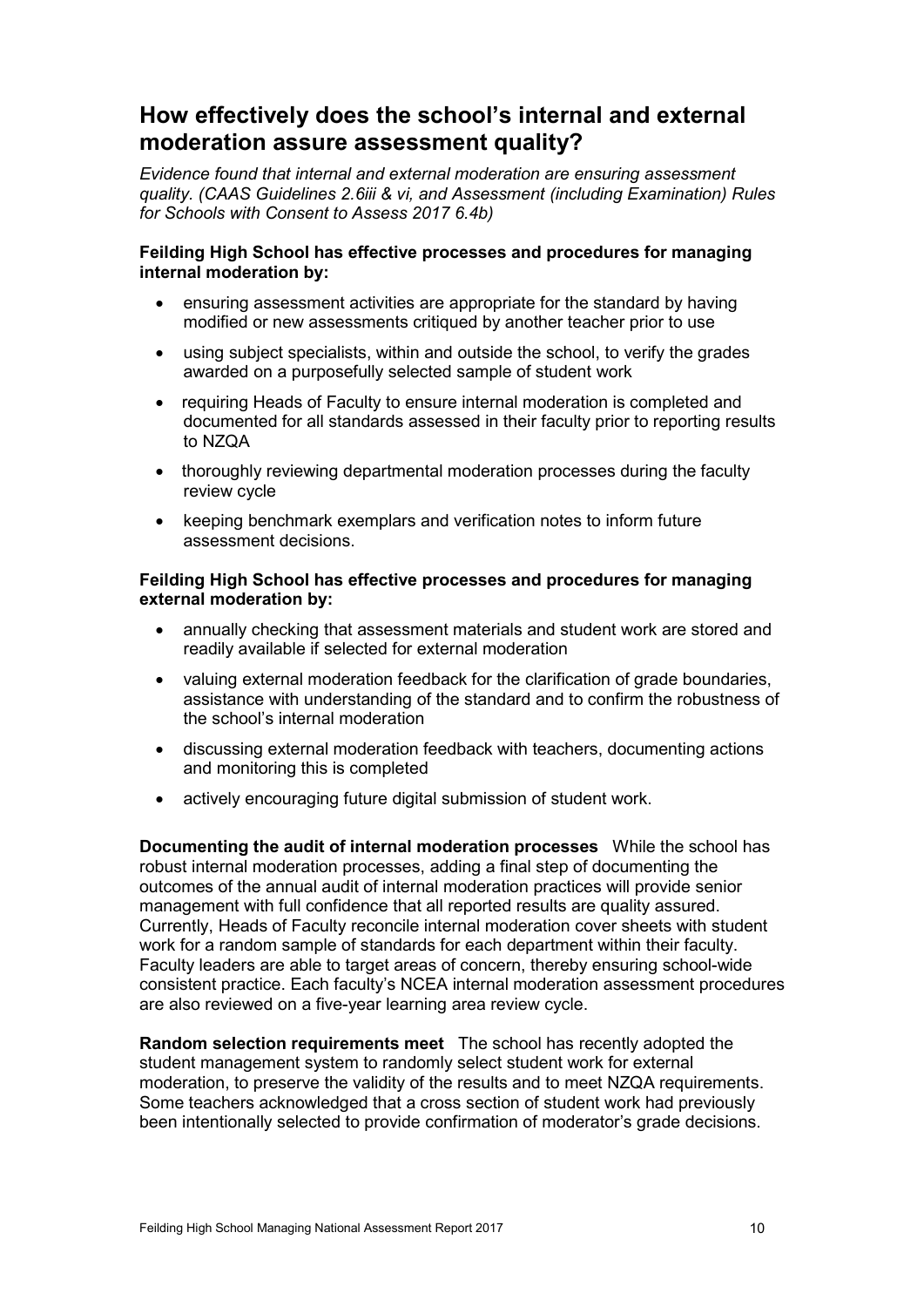## Agreed action

NZQA and senior management agree on the following action to improve the school's internal and external moderation to assure assessment quality. Senior management undertakes to:

reconcile internal moderation documentation with actual practice.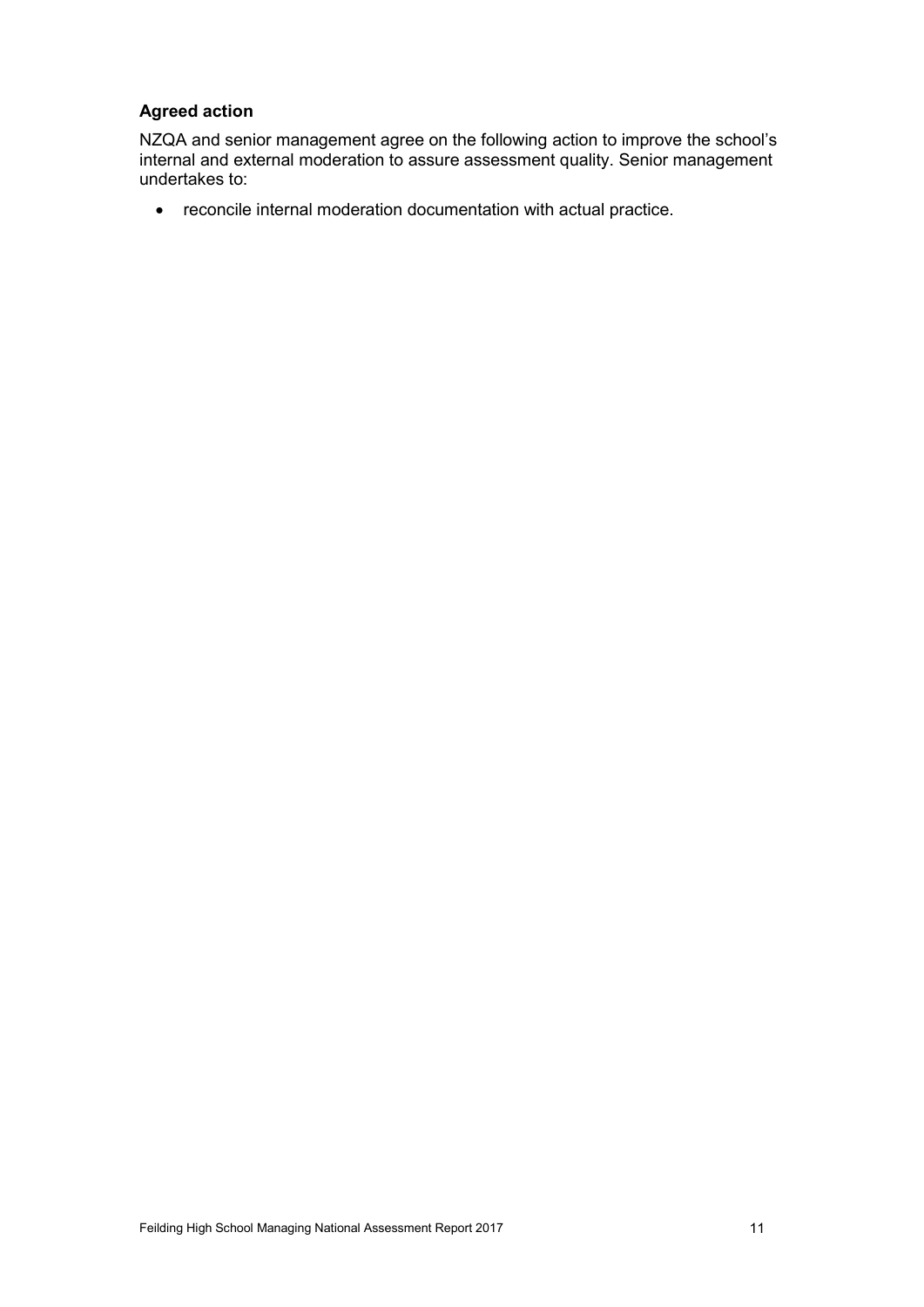# How effectively does the school manage and make use of assessment-related data?

Evidence found that data management and use supports student achievement outcomes. (CAAS Guidelines 2.6v, 2.7i-iii)

## Feilding High School effectively:

- uses assessment-related data to support achievement outcomes for students by:
	- o identifying Year 9 and 10 students who need additional literacy and numeracy support to access Level 1 when in Year 11
	- $\circ$  identifying students at risk of not achieving an NCEA qualification and providing appropriate support
	- o using NZQA statistical reports and analysing results comparatively and longitudinally to inform decisions about future course content and design
	- o annually reporting to the Principal and Board of Trustees an analysis of NCEA achievement, to inform strategic goals and actions
	- o celebrating student achievement through student awards and recognition.

## reports accurate achievement data by:

- o ensuring all students attest that their entries and results have been entered correctly
- o actively encouraging students to monitor their progress using the student portal on the student management system, the NZQA learner login and NCEA app
- o using the Key Indicators and data file submission reports to identify and resolve data errors
- o ensuring that internal entries are reported with a result or withdrawn, as appropriate
- o checking external entries to ensure a low number of late entries for external examinations
- o annually reconciling reported results from external providers with memorandum of understanding.

Academic counselling and support to improve achievement outcomes The school supports all NCEA students through academic counselling and interventions, if required. Students are assigned to a vertical Group, with a Group and ACT programme teacher, who work collaboratively to effectively coach and mentor each student towards positive achievement outcomes. Current NCEA tracking information is used for targeted conversations about learning goals and progress towards completing qualifications. Students have an opportunity to share their feedback about learning and assessment programmes.

Identified "at risk students" are supported with targeted interventions, including personalised assessment programmes. Scholarship candidates are tutored during Group time. Study skills and strategies to manage well-being are discussed with all NCEA students. Caregivers are also involved in this process through the regular reporting of student progress to them.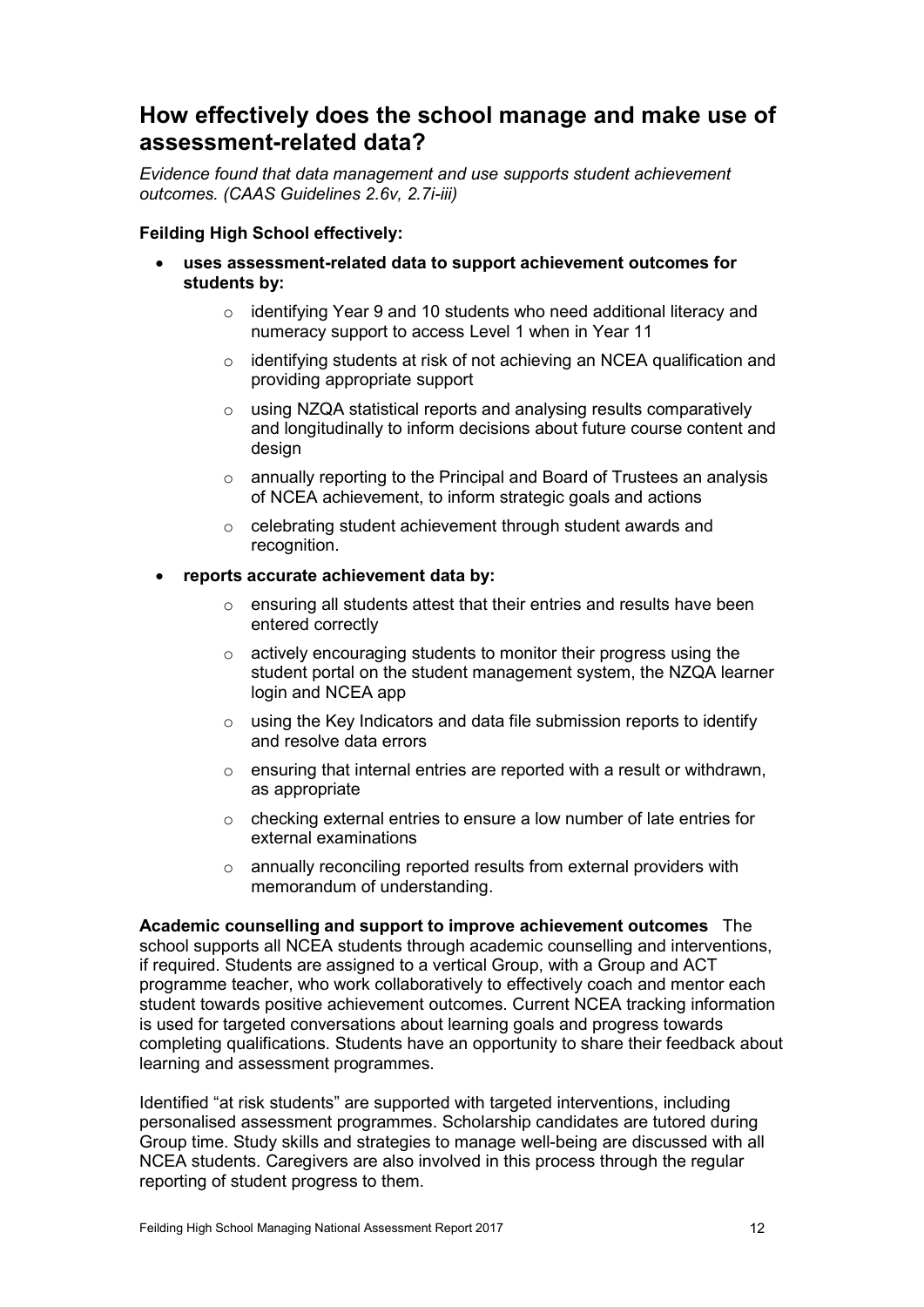# No action required

No issues with the school's management and use of assessment-related data were identified during this review.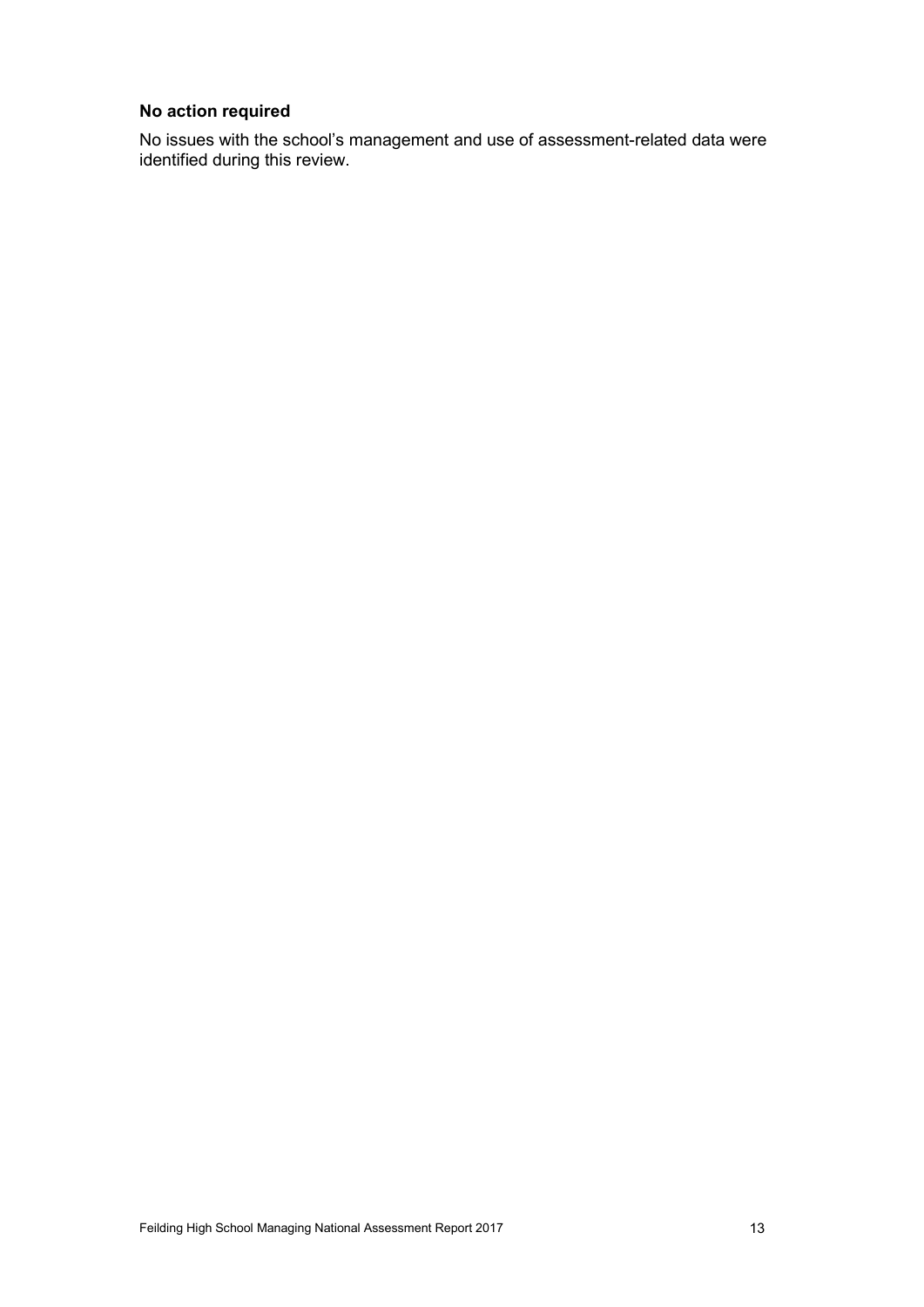# How effectively does the school's communication inform staff, and students and their families about assessment?

Evidence found that school communication ensures understanding about assessment. (CAAS Guidelines 2.4i(f), 2.4v, 2.6vii, 2.7iib)

## Feilding High School has effective processes and procedures for:

- annually reviewing staff and student handbooks to maintain current best practice and ensure consistency of practice school-wide
- ensuring students receive assessment information for all courses they undertake
- regularly communicating assessment policy and procedures to staff, students and their families using a range of methods and media
- reporting on students' progress towards qualifications, including providing online access to the information held on the school's student management system
- widely distributing information on financial assistance to cover all students who are eligible
- supporting new teachers to the school to understand school assessment policy and procedures though an induction programme
- ensuring student work and results are stored when staff leave the school.

## Feilding High School assists common understanding of assessment practice by:

- pro-actively informing teachers about assessment best practice and providing opportunities to discuss changes
- improving parental understanding of NCEA and assessment procedures through targeted evening meetings.

Clear communication of assessment practice Effective communication has enabled shared ownership of assessment systems at all levels of the school's operation. Robust discussion and sharing of ideas on NCEA assessment procedures and processes ensures school-wide understanding. Pro-active use of digital, face-toface and written communication opportunities ensure assessment information is accessible and understood.

Communication is annually reviewed and is digitalised on the online learning management system and website, allowing easier access to regularly updated information. Presenting Year 10 NCEA information evenings has recently resulted in increased engagement and positive feedback from the parental community.

Discussion with students interviewed for the review identified a thorough knowledge of what is needed to gain a qualification and school assessment procedures.

Consistent assessment information in course outlines As discussed with senior management, all course outlines must contain the information stated as required in the Staff Procedures Handbook, to align documentation with practice. Some course outlines need to be updated to include literacy, numeracy, University Entrance, and assessment information outlined in the handbook checklist. Currently qualification information is clearly documented in course information booklets.